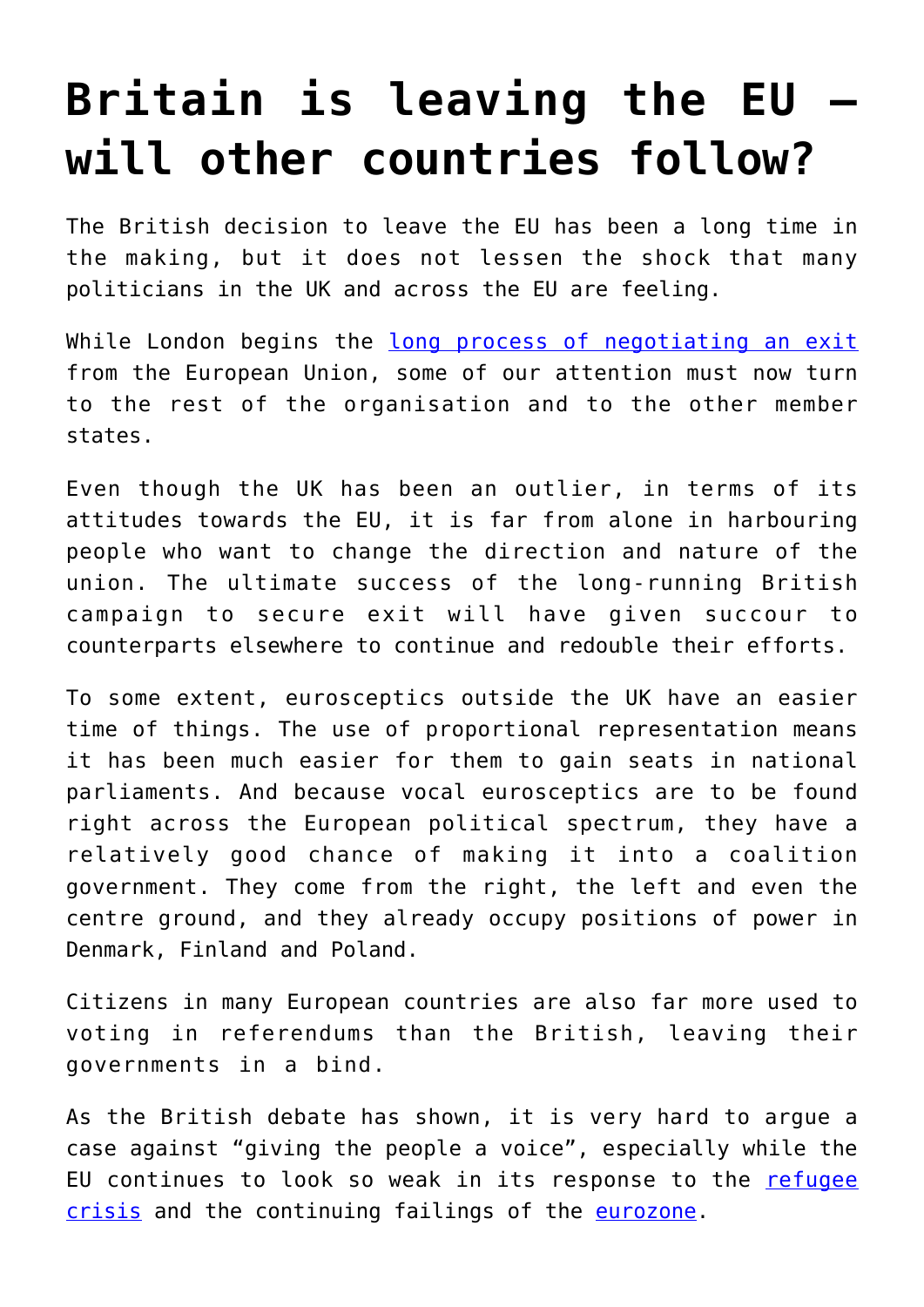Populists across the continent have seen the EU as both a symbol and a direct cause of what ails their countries. They have found it a particularly convenient target for blame when it comes to austerity and immigration. After all, the EU is poorly placed to defend itself and there are very few people at the national level willing to devote political capital to shielding it.

## **The end of the EU?**

However, this desire to continue attacking the EU does not necessarily mean others will follow Britain out of the EU.

For one thing, the shock of the British vote is likely to concentrate a lot of minds. No longer merely an irritant, euroscepticism is now a clear and present threat to the union's future development. That means ignoring or trivialising the problem looks less and less viable as a strategy.

Quite how the EU can engage with eurosceptics is not clear. It has not had a huge amount of success at becoming more democratic, despite good intentions. The best way to start is to build from a willingness to try to debate the issues. Eurosceptics might not have the answers to the EU's woes, but they ask many of the right questions.

The British case is also likely to demonstrate the costs of exit much more graphically than any speech ever could. With a [strong consensus from economists](https://theconversation.com/why-is-the-academic-consensus-on-the-cost-of-brexit-being-ignored-59540) that the UK is now about to take a hit to its bottom line in the coming months, this might well give eurosceptics elsewhere second thoughts. This will only be strengthened by the likely desire of governments to offer the UK a less-than-generous deal, precisely so as to head off domestic demands.

Of course, in the longer term if it does prove that the UK is better off outside the EU, then this can only be bad for those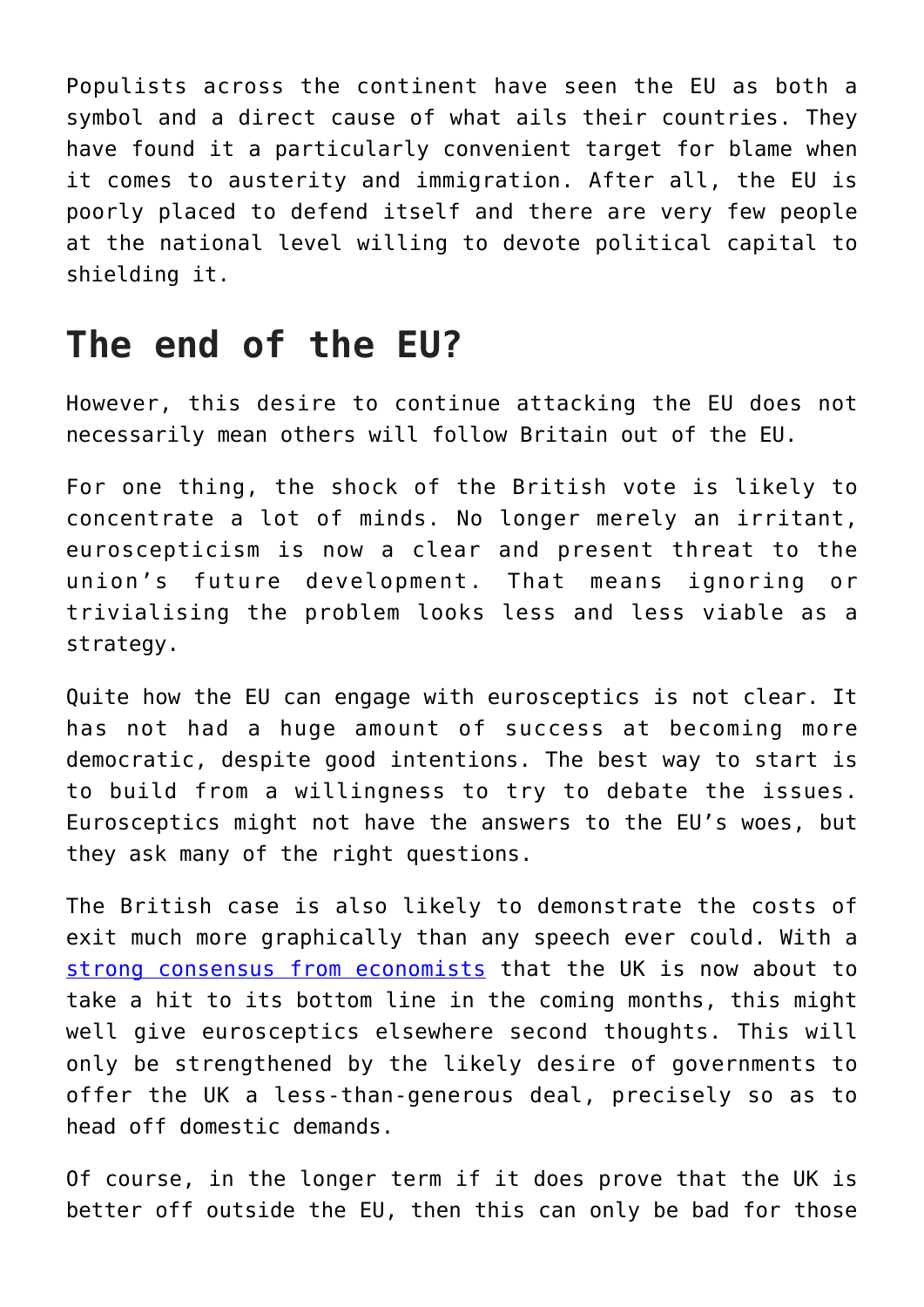same governments and good for eurosceptics. The threat of economic ruin will recede and everyone will have to recalibrate their understanding of the benefits of membership. However, this is something that will not become evident for several years at least.

And this brings us to the final logic: the UK is different.

As was rightly pointed out during the campaign, the UK had a number of opt-outs from various EU policies, including the Schengen system of free movement, justice and home affairs and, most importantly, the euro. No other member state has such a degree of latitude.

This matters because the more a country is entangled in the EU, the harder it is to leave. Euro membership in particular is a degree of entanglement far beyond what the UK had.

Any eurozone country that voted to leave the EU would find that the resulting need to reintroduce its national currency would cause huge economic outflows (by those worried about a loss in value during any subsequent conversion process) that would dwarf anything we will see for the UK. With no easy solution to this problem, those who might push for an exit from the EU might feel that the cost is simply too high.

However, such practicalities are not the point, at least not at this stage. There is now a scalp that eurosceptics from all countries can claim in support of their cause. They will now be looking for their next one.

 $\propto$ 

[Simon Usherwood](http://theconversation.com/profiles/simon-usherwood-93719), Senior Lecturer in Politics, *[University of](http://theconversation.com/institutions/university-of-surrey) [Surrey](http://theconversation.com/institutions/university-of-surrey)*

This article was originally published on [The Conversation.](http://theconversation.com) Read the [original article.](https://theconversation.com/britain-is-leaving-the-eu-will-other-countries-follow-61460)